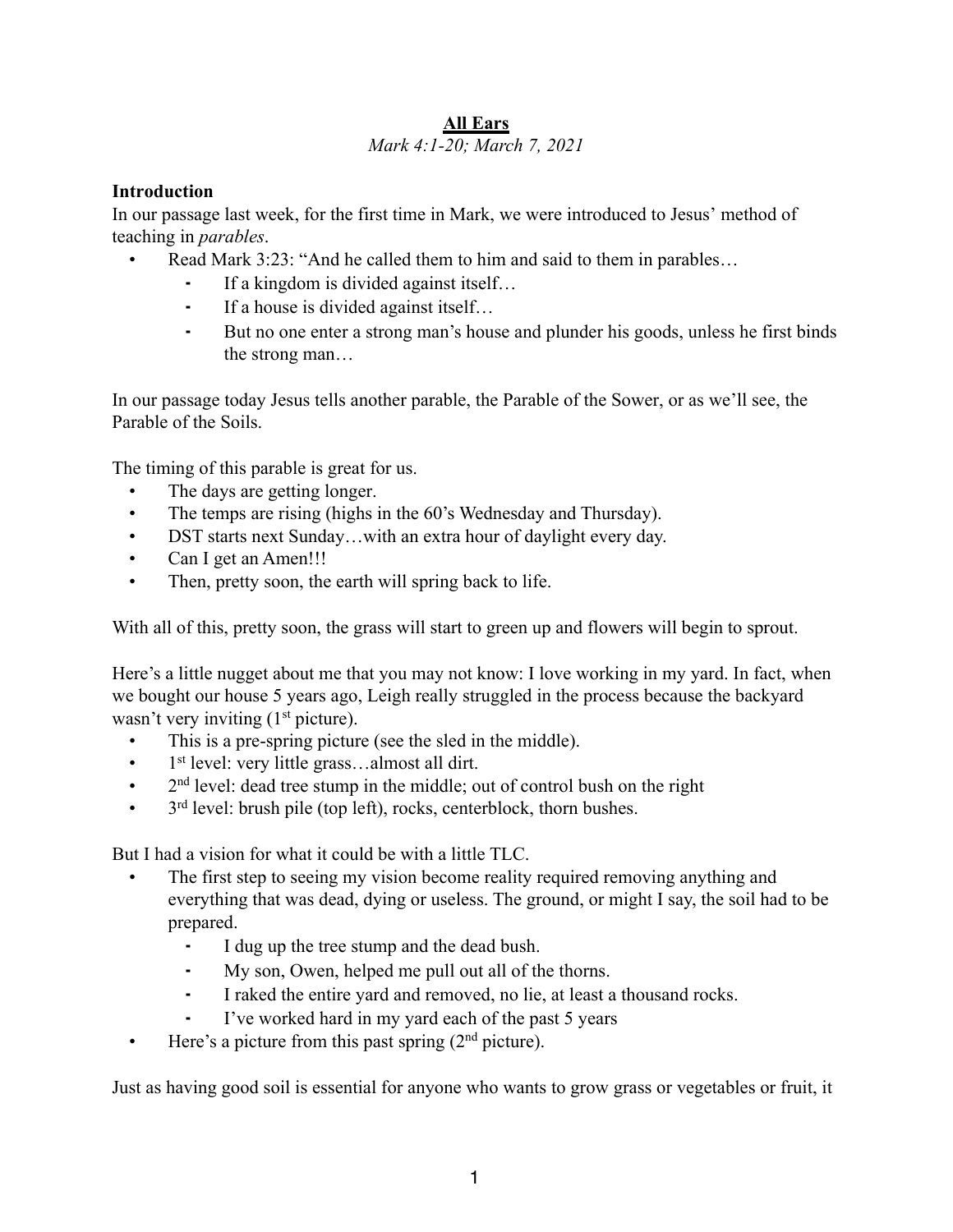is essential for being a fruitful disciple of Jesus. The question Jesus wants you to wrestle with today is this: "What kind of soil is the soil of your heart?"

### **Read Mark 4:1-20.**

### **Context:**

- Jesus is teaching "beside the sea" (the Sea of Galilee).
- The crowd was so large that Jesus got in a boat and taught the crowds from the boat.
- 4:2: "And he was teaching them many things in parables..."

## **Structure of this Passage:**

- The Parable of the Sower told (3-9).
- Interlude: Jesus teaching on the purpose of the parables (10-12).
- The Parable of the Sower explained (13-20).

We're going to first look at the "two-edged" purpose of the parables and then we're going to unpack the Parable of the Sower.

# **I. Understand the Two-Edged Purpose of Parables (1-2, 10-12).**

### **What is a parable?**

- Though parables can contain a variety of figures of speech, usually they are simply stories that teach a spiritual truth by using a comparison with something the hearers would be familiar with.
- Parables draw the listener into the story to elicit an evaluation and demand a response.

# **Let's unpack what Jesus says about the purposes of parables in vv. 10-12**

- Insiders vs. Outsiders.
- Insiders hear the parables and see them as teaching the "secrets of the kingdom of God."
- Outsiders hear the parables but they don't *hear* in them the teachings of the "secrets of the kingdom of God."
- Do you hear the tension in this text?
	- ⁃ Is Jesus intentionally teaching in parables to turn people away, so that people won't hear and respond?

### **Let's first look at this Isaiah 6:9-10 passage for keys to understanding what's going on:**

- Jesus quotes Isaiah 6:9-10 which explains the result ("so that"):
	- ⁃ They will see but not perceive (*see*)
	- ⁃ They will hear but not understand (*hear*)
	- ⁃ If they really did see and hear, they would turn and be forgiven.
- Isaiah sees a vision of the Lord
	- ⁃ "Holy, holy, holy is the Lord of hosts; the whole earth is full of his glory."
	- ⁃ "Woe is me! For I am lost; for I am a man of unclean lips, and I dwell in the midst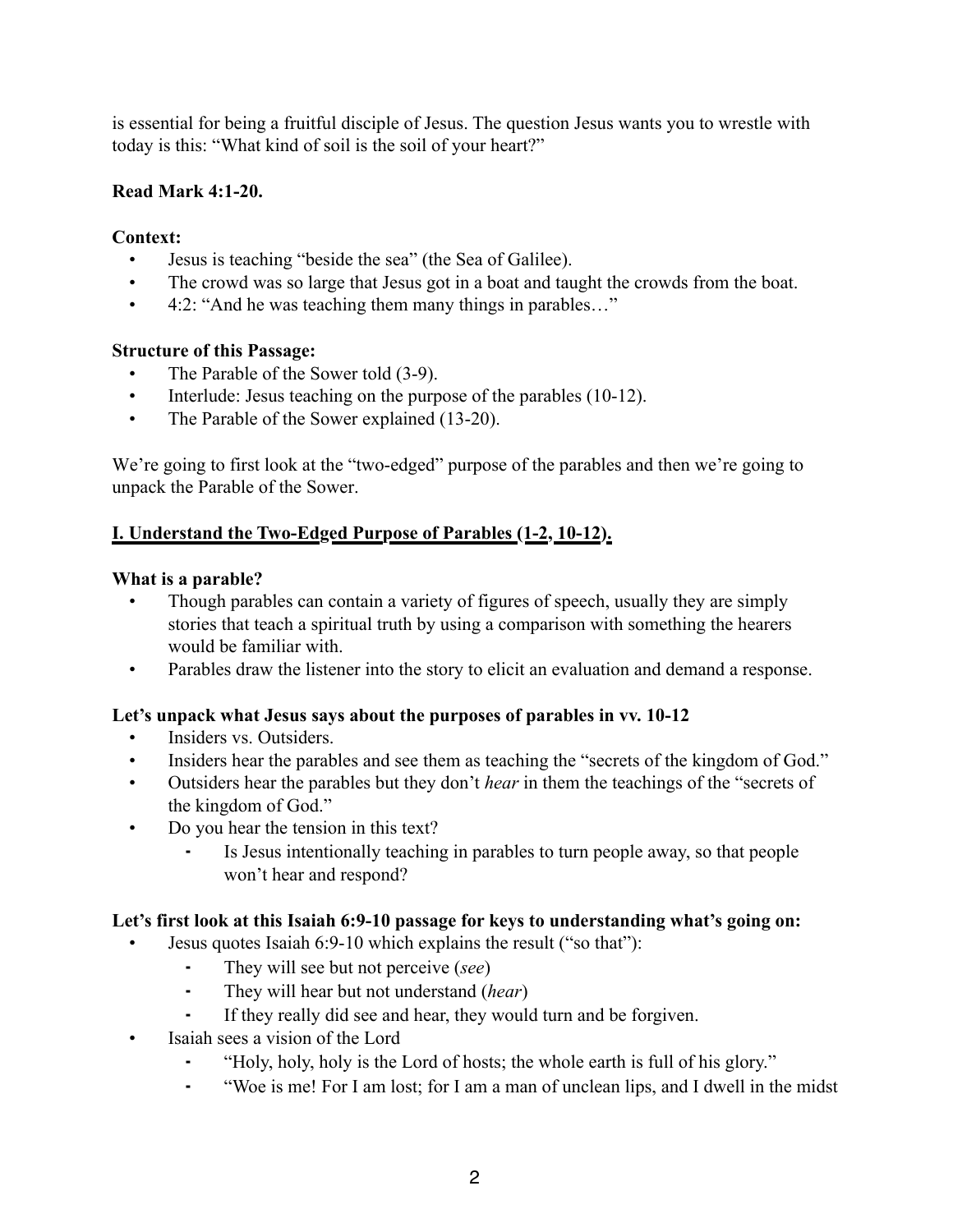of a people of unclean lips"

- ⁃ "And I heard the voice of the Lord saying, 'Whom shall I send, and who will go for us? Then I said, "Here I am! Send me."
- ⁃ "And he said, Go, and say to this people…"
- Isaiah spends his life preaching that judgment is coming on the nation of Israel but restoration for a remnant.
- God is telling Isaiah at the very beginning of his ministry that his preaching will produce the opposite of what Isaiah desires.
	- ⁃ While it will stir up faith in some…
	- ⁃ It will make some more dull and unresponsive.
	- ⁃ It will further harden those who were already straying from God.
- With Jesus quoting this passage, he's saying his ministry will produce the same kind of result.
	- ⁃ Don't forget, we've just read a number of controversies that Jesus had with the spiritual leaders of his day.
	- ⁃ Jesus is facing blatant unbelief and opposition.
	- ⁃ Just as Israel faced judgment for failing to respond to the "sowed Torah," those who fail to respond to the sowed word of Jesus will also face judgment.

### **Parables have a two-edged purpose:**

"His point is that, just as the sun that hardens the clay also melts the wax, so the Word of the gospel offends the resistant and rebellious while it is enthusiastically received by the receptive" (Daniel Akin).

### **1. To the receptive, parables…**

- Reveal, soften, attract, enlighten and give life.
- Some hear the parables and are convicted and repent.
- Jesus really wanted people to understand them.
	- ⁃ V. 3: "Listen!"
	- ⁃ V. 9: "He who has ears to hear, let him hear."
	- ⁃ If he wanted to hide the truth from outsiders, he never would have spoken to them.
- If you are listening today and anytime you come to the Scriptures, and I mean, really listening…if you really want to understand and know Jesus, you will hear.
- These are the types of people Jesus gives the kingdom to.

### **2. To the resistant, parables…**

- Conceal, harden, repel, reject and even bring judgment.
- Some hear the parables and they become even more hostile to Jesus.
- As one author has noted, They "... remain stories about horticulture, vineyards, fishing nets, real estate economics, traveling, or banquets—nothing more" (Greg Lanier).
- I plead and pray that this isn't you. You can physically hear me today and hear the Word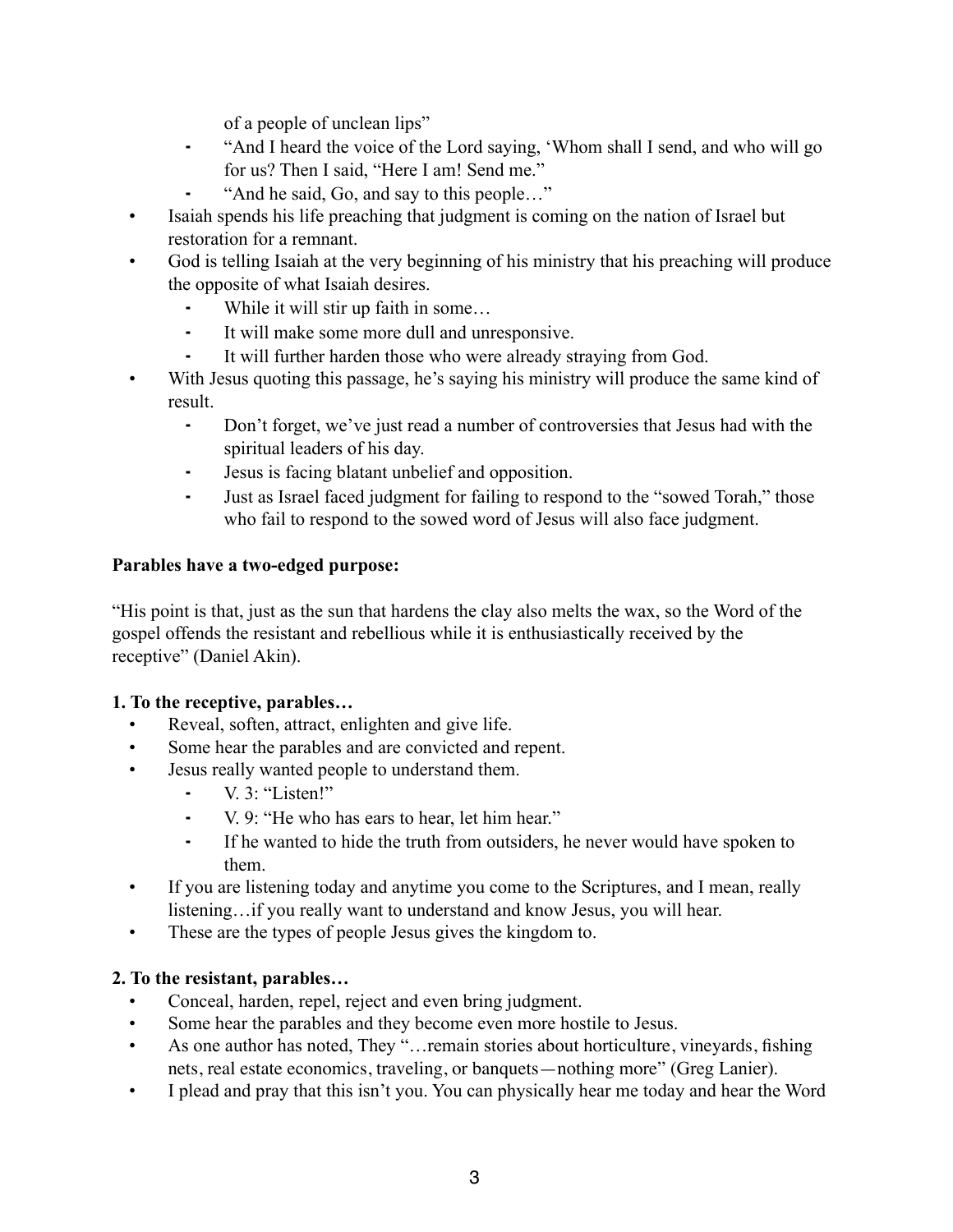of God but have the eyes of your heart closed. You can be sitting or listening to me today and mentally be lifting weights in the gym down the road.

• Spiritual dullness and distraction has serious consequences: you miss the kingdom of God.

"Parables are like stained glass windows in a cathedral, dull and lifeless from the outside but brilliant and radiant from within" (James Edwards).

What is it about the parables that hardens people?

- The fundamental secret to the parables concerns the one who speaks them, Jesus. It is the secret that the kingdom of God has come in the person, words and works of Jesus.
- One must have the eyes of faith to truly see who Jesus is. The person of Jesus is the secret of the kingdom of God.
- Jesus spoke in parables to challenge the reader/hearer and that's exactly what he's doing with you today?
	- ⁃ How receptive are you to Jesus?
	- ⁃ What is the soil of your heart?

In this sense, the parable of the sower is foundational to all of the other parables.

### **II. Identify which Soil best represents your Heart (3-9, 13-20).**

A few initial observations:

- Jesus tells the parable and then he explains the parable.
- Most call this the "Parable of the Sower"
	- We can all understand and relate to this story.
	- ⁃ You have a farmer who is walking through a field that has path running through it and he's sowing seed.
	- ⁃ From what I've read, sowing would happen sometime in the October-December timeframe with sprouting occurring in April or May and then the harvest ready by June (so NET).
- Characters in the Story:
	- The Sower
		- ⁃ The sower is Jesus who proclaims the kingdom of God (but now we are sowers as we shared God's Word with others).
	- ⁃ The Seed
		- The seed is the Word of God, the message of the kingdom of God, the gospel, within which there is infinite potential for life.
	- ⁃ The Soils
		- ⁃ Jesus, the sower, sows in every corner of the field, as Justin Martyr once said, "in hopes that good soil might somewhere be found."
		- ⁃ Jesus' illustration gives 4 different types of soil:
			- $\blacksquare$  The Path  $(4)$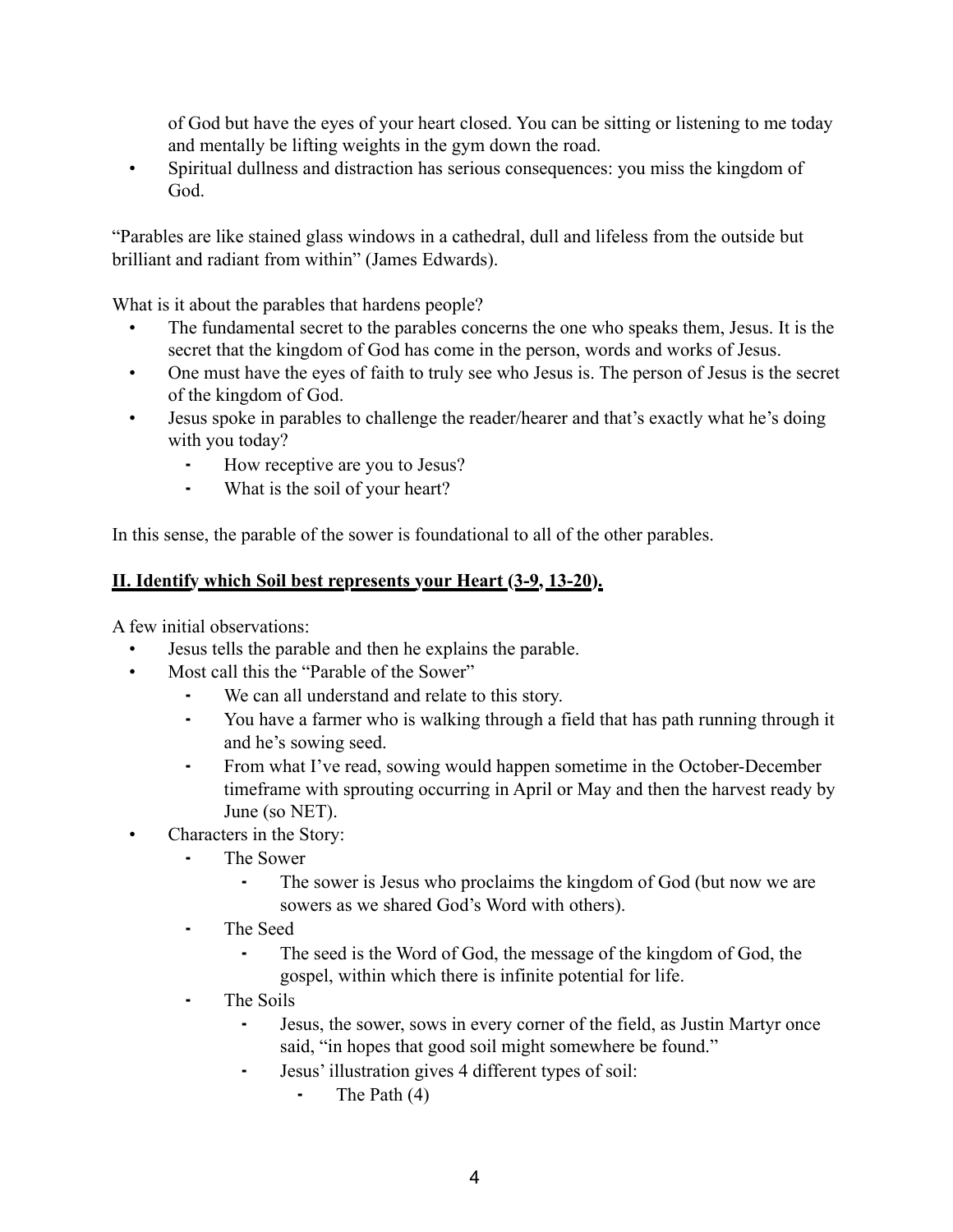- ⁃ The Rocky Ground (5-6)
- ⁃ Thorns (7)
- ⁃ Good Soil (8)
- ⁃ The soil represents varying conditions of human hearts on which the seed is tossed.
- ⁃ "Parable of the Soils" is probably a better name for this parable.
- The progression of the seeds growth:
	- ⁃ The first seed never germinates (indifferent).
	- ⁃ The second seed germinates and dies shortly afterward (opportunistic).
	- ⁃ The third seed germinates, but at harvest it does not bear fruit (very interested).
	- The fourth seed germinates, grows and bears much fruit at harvestime (fruitful).
- Of the four soils, only one is called good.
	- Three of the four soils fail to accomplish what the farmer tries to do by sowing seed.
	- ⁃ What does this teach us? There are many obstacles to fruitfulness.
	- ⁃ While this is discouraging odds, the parable doesn't end on a discouraging note.
		- ⁃ The good seed yields thirty-fold, sixty-fold and a hundred-fold.
		- ⁃ This is exceptional. Most crops averaged about a ten-fold yield (so Bock). A hundred-fold in the OT represented the blessing of God (cf. Gen. 26:12).
- The parable is framed with the Greek word *akouo* which means "to listen."
	- $\blacksquare$  V. 3: "Listen!"
	- ⁃ V. 9: *And he said, "Whoever has ears to hear had better listen!" (Mar 4:9 NET)*
		- ⁃ *"Had better listen"* best captures the force of the third person imperative.
	- ⁃ Foundational to a fruitful life is listening to Jesus with "all ears."
		- ⁃ Are you familiar with this saying?
		- ⁃ If someone says they are "all ears," that means they are eager and ready to listen. It means, you've got my full, undivided attention.
		- ⁃ Can you think of a time when you were "all ears" when someone spoke?
		- ⁃ Example:
			- ⁃ Listening to my coaches at App State.
			- ⁃ The first time I heard one of my favorite authors teach in person (John Piper; Paul Tripp).
	- ⁃ Everything hangs on how well he *hear* Jesus.

### **1. A Hardened Heart (4, 15).**

- Some people hear God's Word, but like a hardened path, the truth doesn't penetrate their hearts and Satan snatches it away.
- This heart is resistant and unresponsive to the gospel.
- Satan doesn't want God's Word to germinate in your heart and he'll do whatever it takes to make the gospel seem foolish or irrelevant.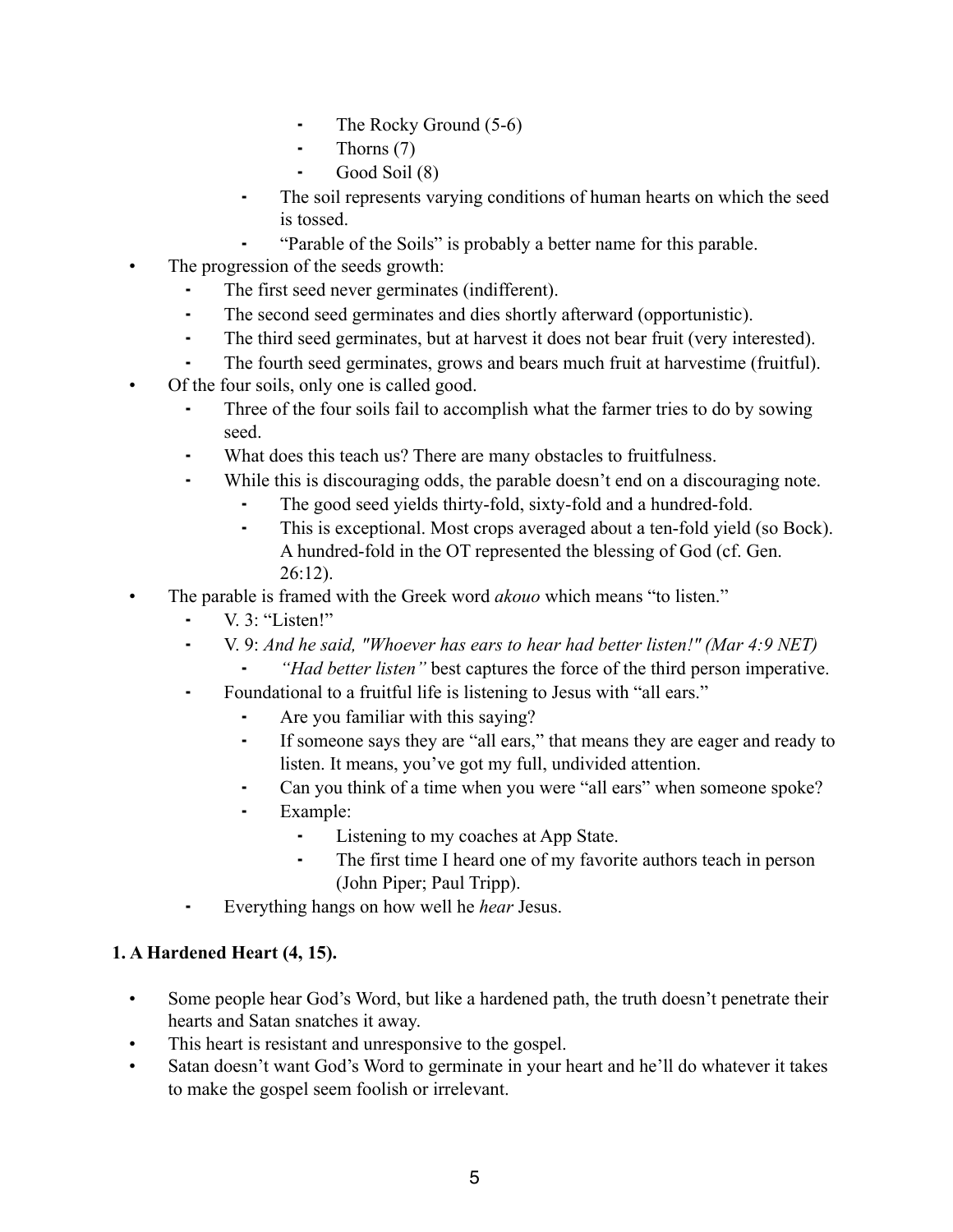*3 And even if our gospel is veiled, it is veiled to those who are perishing. 4 In their case the god of this world has blinded the minds of the unbelievers, to keep them from seeing the light of the gospel of the glory of Christ, who is the image of God. (2 Corinthians 4:3-4 ESV)*

- How does Satan take away the Word?
	- Pride and self-reliance
	- Suffering (go read Job)
		- ⁃ He wants you to give in to the lie that the gospel is not worth the trouble it brings.
	- **•** Persecution and Trials (cf. 1 Thess. 3:5).
	- **Distractions**
	- The cares of this world
	- Prosperity and the deceitfulness of riches.
- While Satan is only mentioned in the first soil, he's also at work in the other soils.

#### **2. A Shallow Heart (5-6, 16-17).**

- Some people hear God's Word and initial respond with joy but since their faith is shallow, they fall alway when trials come.
- Trials and persecution can crush faith or strengthen and prove faith.
- How can we endure trials and persecution and deepen our faith?
	- ⁃ Understand God design for suffering:

*6 In this you rejoice, though now for a little while, if necessary, you have been grieved by various trials, 7 so that the tested genuineness of your faith-- more precious than gold that perishes though it is tested by fire-- may be found to result in praise and glory and honor at the revelation of Jesus Christ. (1 Pet. 1:6-7 ESV)*

- Suffering will drive you away from God if you think it is pointless or if you think God is not in control.
- It's crucial that you strive for faith in God's grace even in suffering:
	- Joseph: What you meant for evil, God meant for good (Gen. 50:20).
	- The Cross of Christ

#### **3. A Distracted Heart (7, 18-19).**

- From my perspective, I believe this is where Satan strives to attack most of us in America. Satan wants to crowd out spiritual things our lives by the thorns of material things.
- In the three things that Jesus mentions, the present life is more important than the life to come and stuff is more important than Jesus.
	- Catch this: D. A. Carson notes that "these 'thorns' are so subtle that one may not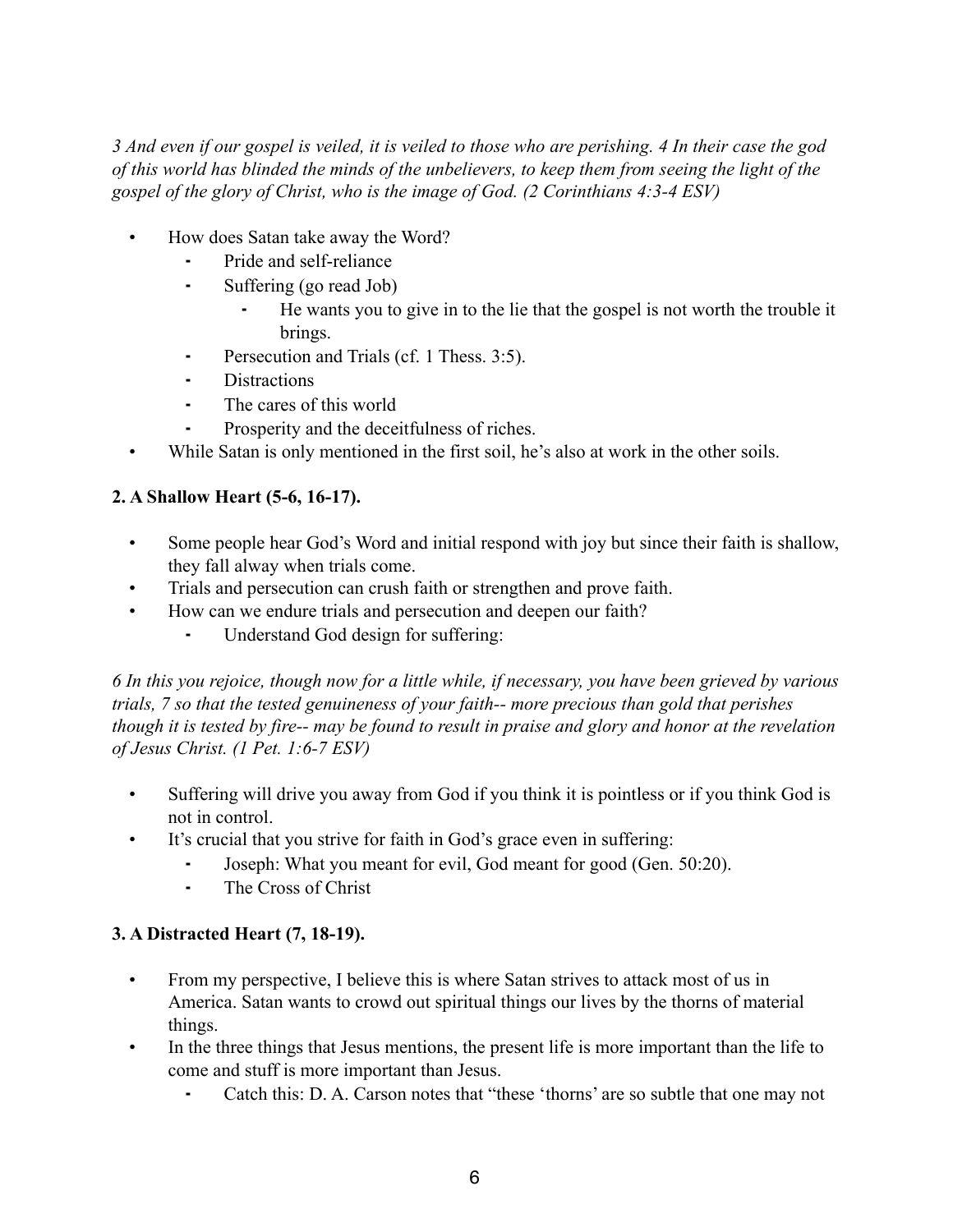be aware of the choking that is going on" (Carson).

- The Cares of the World
	- We face so many and varied distractions.
- The Deceitfulness of Riches
	- How do riches deceive us?
		- They are uncertain.
		- ⁃ They can't buy internal joy and peace.
		- ⁃ We'll take nothing with us when we die.

*17 As for the rich in this present age, charge them not to be haughty, nor to set their hopes on the uncertainty of riches, but on God, who richly provides us with everything to enjoy. 18 They are to do good, to be rich in good works, to be generous and ready to share, 19 thus storing up treasure for themselves as a good foundation for the future, so that they may take hold of that which is truly life. (1 Tim. 6:17-19 ESV)*

- The Desires for Other Things
- As one author notes, these distractions manifest itself in us "*being able to explain what Jesus means without actually doing what he says*" (Jon Bloom).

## **4. A Fruitful Heart (8, 20).**

- *•* There's a verb tense change in v. 20.
	- ⁃ The 1st three times of *hearing* are described by Mark in the aorist tense (vv. 15, 17, 18-19).
	- In v. 20, the aorist tense is replaced by the present tense verb
	- ⁃ What's the significance?
		- Continual, ongoing hearing is what produces a fruitful heart.
		- ⁃ The focus isn't on a single moment or response to Jesus but on one's entire life.
			- Trials come over time.
			- Riches are pursued over time.
			- ⁃ Fruit grows over time.
			- ⁃ "Getting to fruitfulness takes tenacity in embracing the word and patience in cultivating it" (Bock).
- The response hear is one who consistently is attentive and receptive to Jesus and the kingdom of God. They are "all ears."
- Although there are no commands in this explanation, what is implied is that we're to copy the seed sown on the good soil.
	- Look inward.
	- ⁃ Is there fruit of the gospel at work in your heart?
	- True disciples and followers of Jesus bear fruit.

*So Jesus said to the Jews who had believed him, "If you abide in my word, you are truly my*